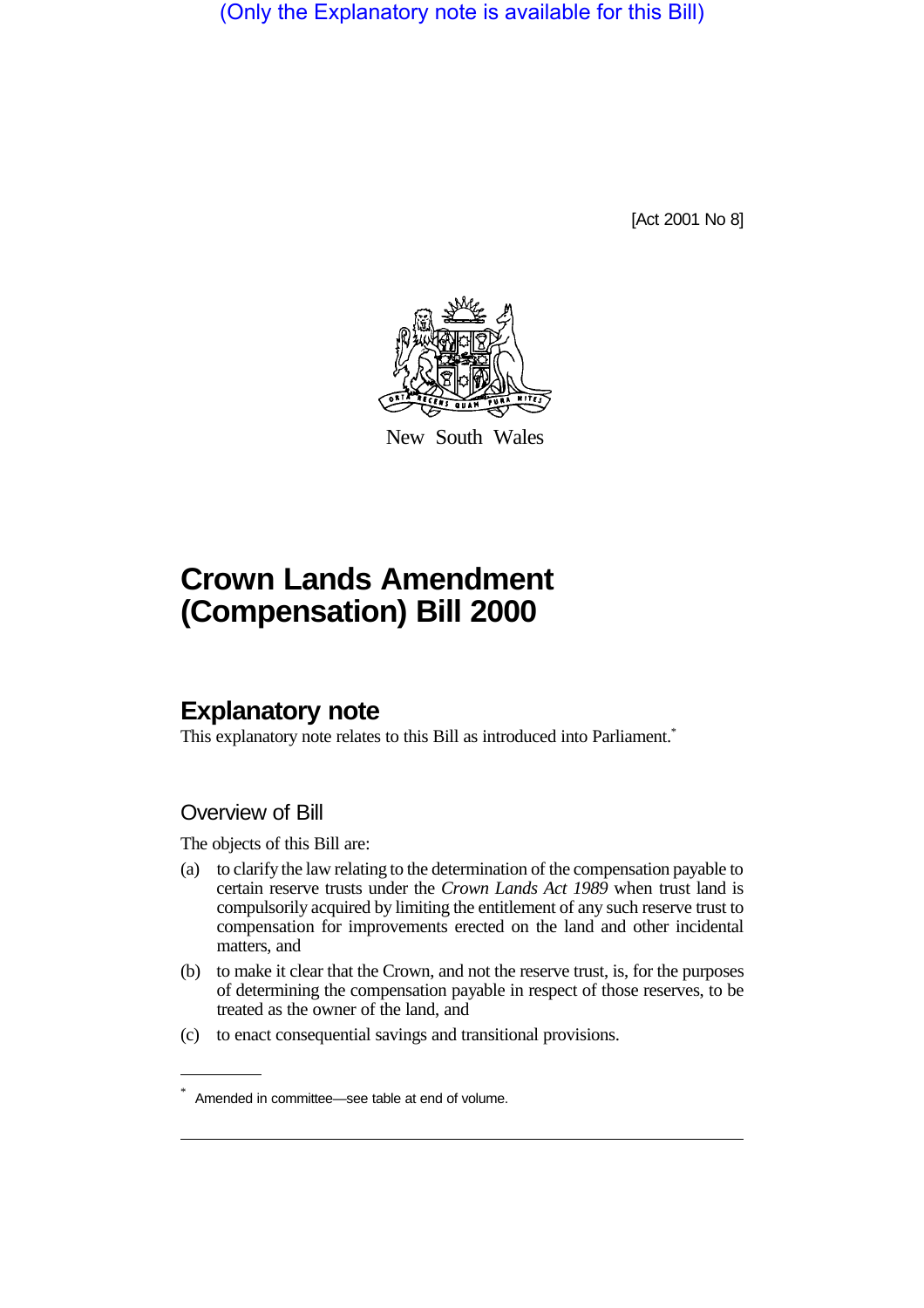Crown Lands Amendment (Compensation) Bill 2000 [Act 2001 No 8]

Explanatory note

### Outline of provisions

**Clause 1** sets out the name (also called the short title) of the proposed Act.

**Clause 2** provides for the commencement of the proposed Act on a day or days to be appointed by proclamation.

**Clause 3** is a formal provision giving effect to the amendments to the *Crown Lands Act 1989* set out in Schedule 1.

### **Schedule 1 Amendments**

**Schedule 1 [1]** inserts proposed section 106A in the *Crown Lands Act 1989*. The proposed section sets out rules for the determination of compensation payable to reserve trusts under the *Crown Lands Act 1989* when the whole or part of a reserve is compulsorily acquired. Currently, that compensation is determined in accordance with the *Land Acquisition (Just Terms Compensation) Act 1991*. If the land is acquired for the purpose of a road, at the request of an individual, compensation is determined in accordance with that Act, as referred to in section 190 of the *Roads Act 1993*. If the land is vested for pipeline purposes, or an easement for a pipeline vests over the land, compensation is also determined in accordance with that Act, as referred to in section 22A of the *Pipelines Act 1967*. The proposed section will not apply to a reserve comprising dedicated land if a Crown grant for the land was granted to the reserve trust or a predecessor in title before the commencement of the *Crown Lands (Land Titles) Amendment Act 1980* (which ended the issue of Crown grants).

The reserve trust is entitled to an amount of compensation that is to be determined by having regard to the value to the trust of any improvements (including structures) erected or carried out by the trust on the land as at the date of acquisition or vesting, any reduction in value of other improvements (including structures) erected or carried out by the trust on other land that is caused by the severance of the land being acquired or the vesting and any loss attributable to disturbance (such as legal and other expenses, other than those related to termination of leases or licences). A reserve trust that is also the acquiring authority, or is managed by the acquiring authority, may decide not to require compensation in respect of the acquisition or vesting of the land or the vesting of the easement.

The proposed section makes it clear that, for the purposes of determination of an amount of compensation, the Crown is taken to be the holder of the fee simple in the land being acquired.